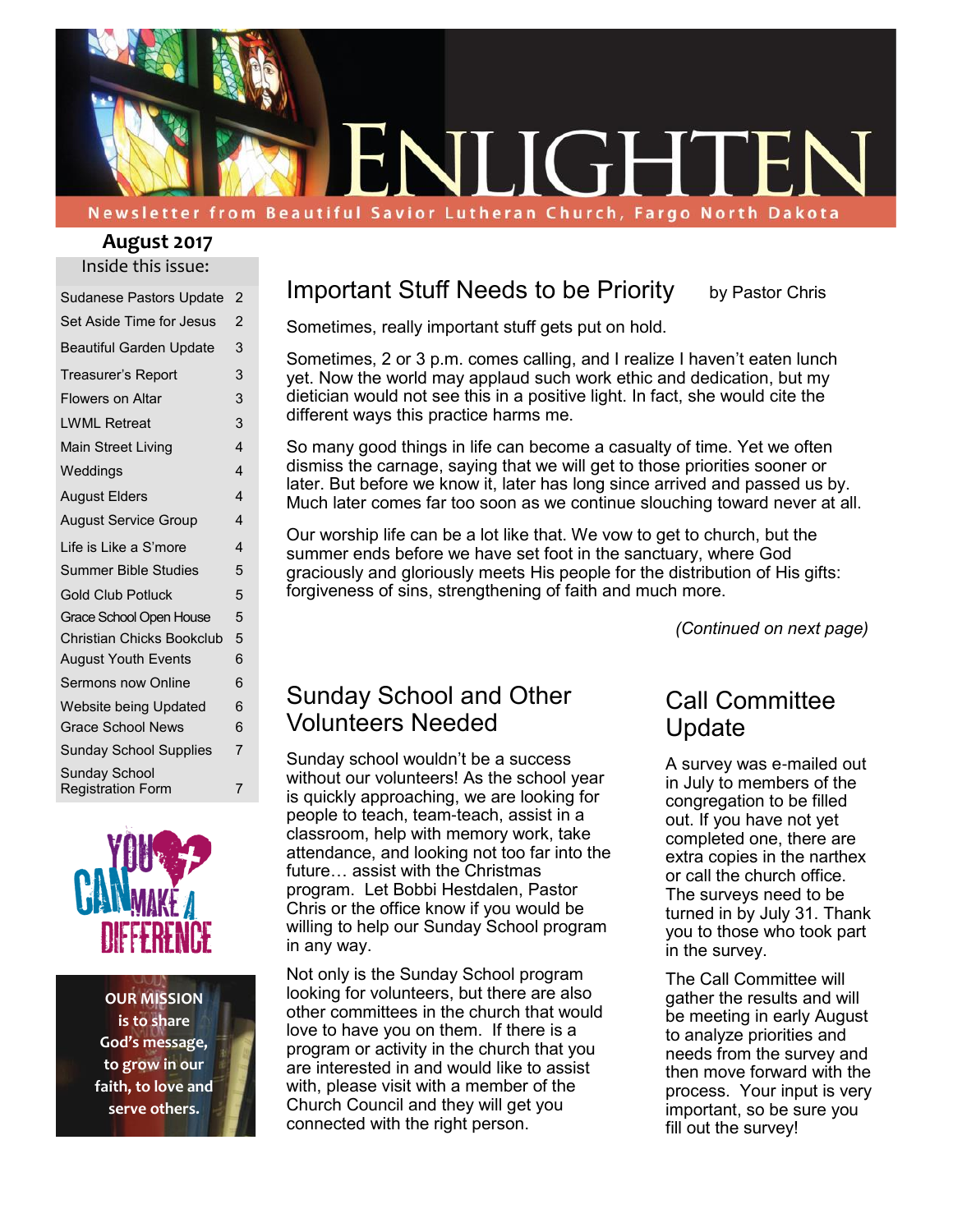# Important Stuff Needs to be Priority *(Continued from Page 1)*

And what about our giving? We vow to set something aside only to burn through our paycheck with no scraps to spend.

Firstfruits giving allows us to remain vigilant in our worship life and to manage our stewardship better.

Grounded in a practice from the Old Testament and realized and motivated by the Gospel, firstfruits giving means that I prioritize by giving back to God



first. I first give God a portion of my income and then figure out how to spend the rest. Same thing can apply to my time. I set aside time to worship so that I might receive God's gifts, and then I schedule other activities as needed during the week.

Although this is not the way we operate, God is sacrificial in His giving to us. St. Paul writes in his first letter to the church in Corinth that **"Christ has indeed been raised from the dead**, **the firstfruits of those who have fallen asleep," (1 Cor. 15:20).** Paul means that because God's plan of salvation was realized through Christ, Jesus gives life to those with faith in Him. Christ had to suffer and die according to plan, but part of that plan was for Christ to be raised from the dead so that he will bear further fruit as He raises believers on the Last Day.

Paul also makes the case in Romans 8 that the firstfruits gift of the indwelling Spirit gives hope and faith to the Christian -- even in the midst of that believer's trials and suffering - until God's plan comes to complete fulfillment on that Last Day.

As you race through life, don't put the important stuff on hold. Skipping church is like skipping meals: It is not good for your well-being! Cutting back on giving cuts out our part to partake in God's Kingdom work. Make time for Him!

Making time for God is not so much about doing things for Him as it is about Him doing things for you and those around you.

Paster Chris

# Two pastors for the Sudanese Community to be installed at BSLC

Beautiful Savior Lutheran Church will have an installation and ordination service for Daniel Mapur and Samuel Majak on Sunday, Sept. 17. All are invited to set time aside in the late afternoon and early evening to attend this service and a reception following the service.

In Mid-August, Daniel and Samuel will complete their studies through the Ethnic and Immigrant Institute of Theology at Concordia Seminary St. Louis. They have been called as assistant pastors at BSLC to the Sudanese community.

# Set Aside Time For Jesus!

August means last-minute summer fun, but remember to receive God's gifts each week during worship services, where God promises to meet and bless us through His Word. We will continue to offer 7 p.m. Wednesday worship through Aug. 23, while our 9 a.m. Sunday service will continue through Sept. 3.

#### **Important upcoming dates**

#### **Wednesday, Sept. 6**

Confirmation classes begin at 6:15 p.m. for grades 7, 8 and 9.

**Sunday, Sept. 10 – Rally Day** Worship at 8:15 and 10:45 a.m. Sunday School at 9:30 a.m.

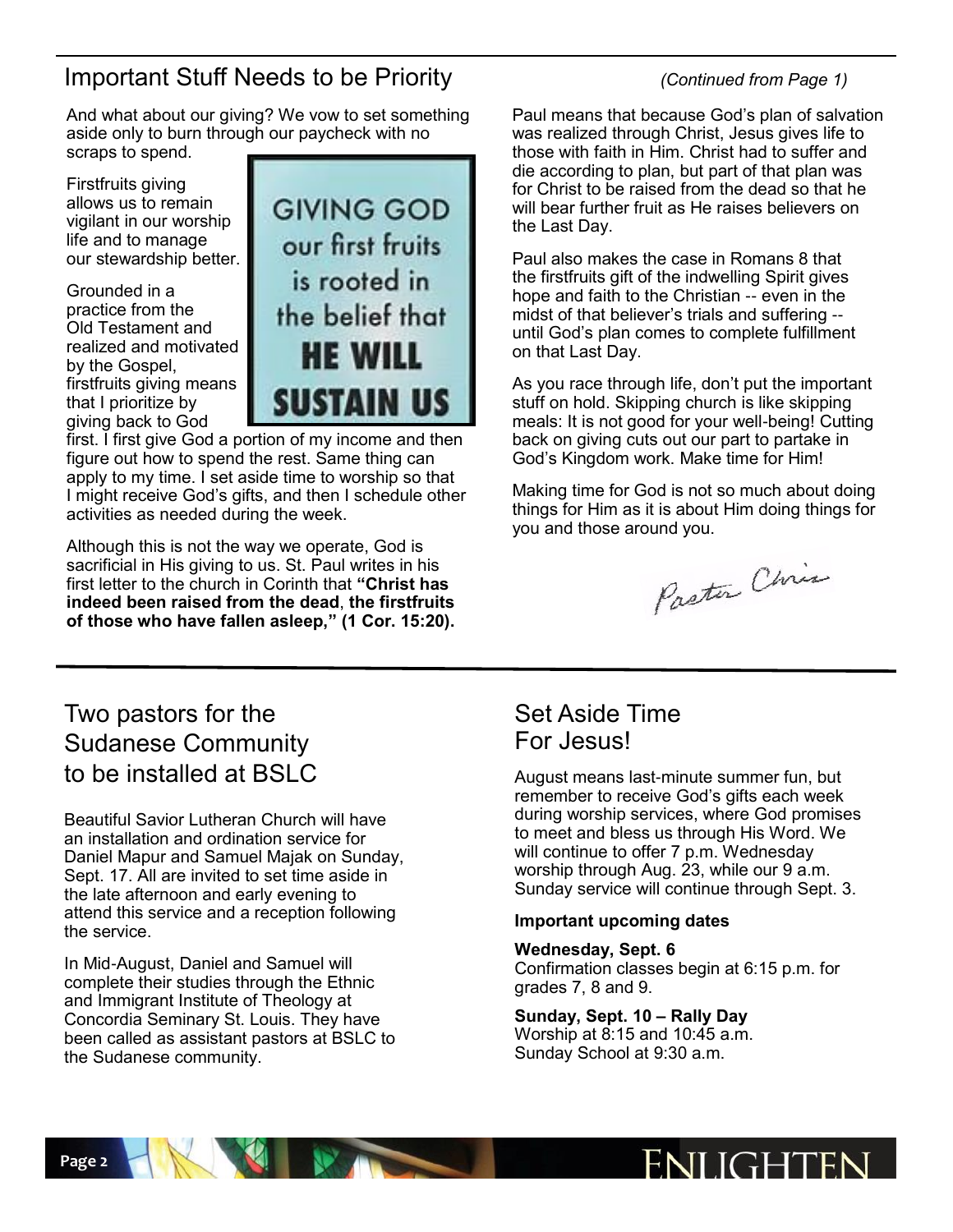## The "Beautiful Garden"

The Beautiful Garden at Beautiful Savior is flourishing for the most part, looking surprisingly well through drought-like conditions and bunnies. Even a red tomato has been spotted! Walk around to the backyard and check it out if you haven't already! It's not too late to get involved with the garden. We have different people come every week, so don't be shy. Just show up on a Wednesday at 5:30 p.m. for some great fellowship and fun. We are done in time for 7 p.m. worship. This year is our "trial and error" year and we hope to expand next year.

## Flowers on Altar

Why not sign up for a bouquet in memory of or in honor of a loved one? Our flower chart is outside the office on the bulletin board. There are open spots for the next three months. Cost of a bouquet is \$20, and you can take them home after the service. Please designate the money to be for the altar flowers and place in the offering plate or leave in the office.

# Inviting All Ladies To Our Women's Retreat

Women of all ages are invited to attend the annual Lutheran Women's Missionary League retreat in Carrington Sept.15-17.

This year's theme is "Bearing Their Burden" and will be led by Rev. Tom Eckstein of Concordia Lutheran Church, Jamestown.

Discussion will be held on same-sex attraction and the hot-button issues that accompany it. Issues include same-sex marriage, and the burdens of sexual sin such as pornography and its impact on marriage.

There also will be other activities along with the Bible study and topic discussions.

Other events will include a Friday evening meet and greet with activities; packing Mercy Meals for a servant event and a Saturday evening banquet followed by a "No Talent" Talent show.

The retreat will end Sunday morning with a worship service.

Plan now to join your sisters in Christ. If it is a challenge to attend for the full weekend you are welcome to join us for just one day on Saturday. Your LWML president will gladly share registration material with you or you can find it on the website at www.ndlwml.org. What was that you asked? What if you're not a member of the LWML? Please join us anyway! This is open to all women. Make your reservations today!

| <b>BSLC Treasurer's Report</b><br>Through June 30, 2017 |                             |                                |                             |
|---------------------------------------------------------|-----------------------------|--------------------------------|-----------------------------|
| <b>Receipts:</b>                                        |                             |                                |                             |
|                                                         | 2017                        | 2017                           | 2016                        |
|                                                         | Actual                      | <b>Budget</b>                  | Actual                      |
| <b>General Fund</b>                                     | \$127,723                   | \$150,100                      | \$143,823                   |
| <b>Building Fund</b>                                    | 9,982                       | 15,000                         | 10,848                      |
| <b>Other Designated</b>                                 | 8,751                       |                                | 105,438                     |
| <b>Total Funds</b>                                      | \$146,456                   | \$165,100                      | \$260,109                   |
| <b>Expenses:</b>                                        |                             |                                |                             |
|                                                         | <b>Total Actual</b><br>2017 | Total<br><b>Budget</b><br>2017 | <b>Total Actual</b><br>2016 |
| Administration                                          | \$109,035                   | \$118,918                      | \$113,824                   |
| Properties                                              | 21,426                      | 21,625                         | 21,226                      |
| Education                                               | 24,452                      | 32,195                         | 32,828                      |
| <b>Boards</b>                                           | 3,440                       | 3,490                          | 2,090                       |
| Worship, Supplies                                       | 1,333                       | 3,295                          | 2,394                       |
| <b>Missions</b>                                         | 14,511                      | 19,262                         | 19,987                      |
| <b>Total General Fund</b><br><b>Expenses</b>            | \$174,197                   | \$198,785                      | \$192,349                   |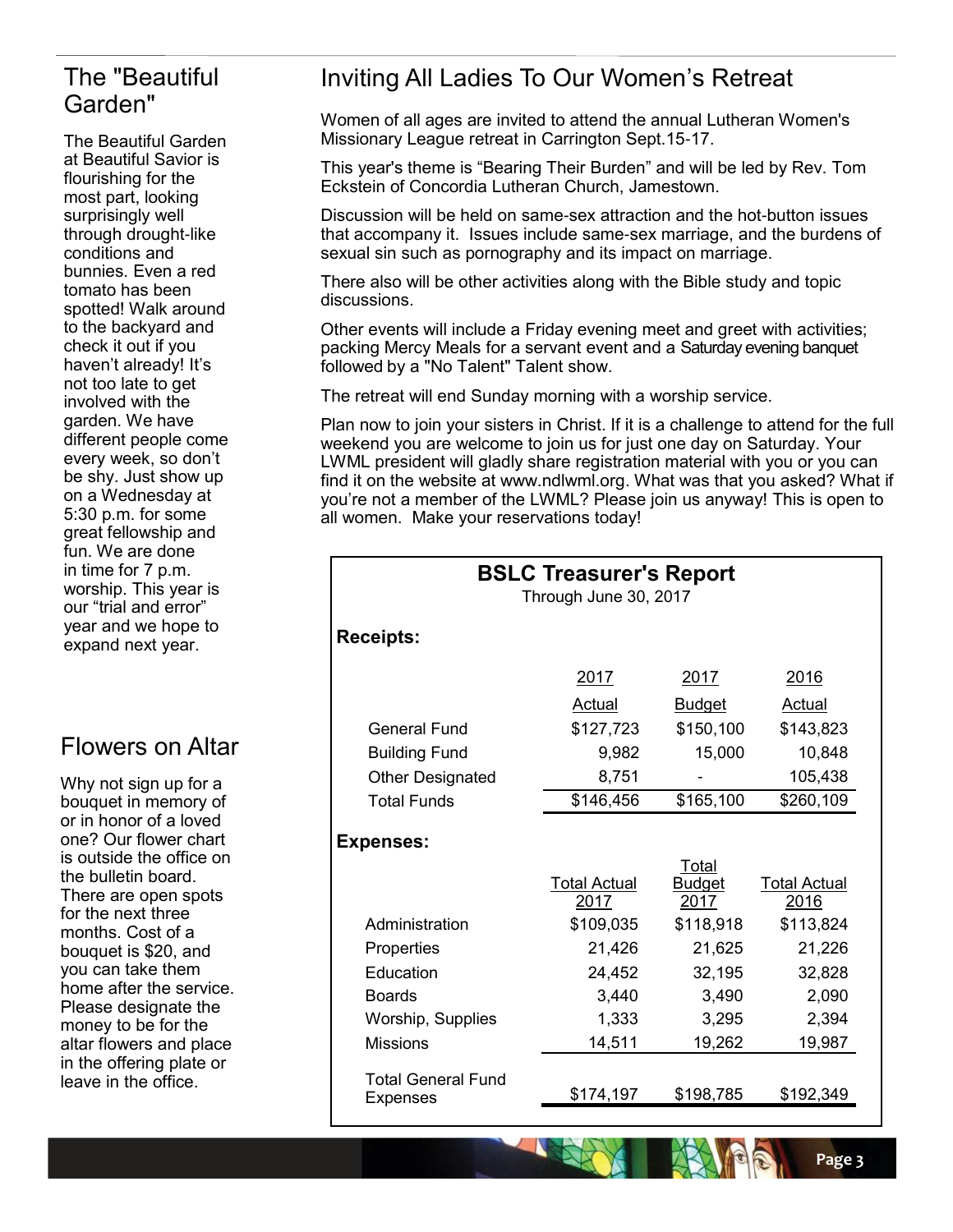# Weddings

July 1 - Marley Linda Palm and Andrew James Strand at BSLC.

July 15 - Aubrie Ann Odegaard and Tyler Gene Laufenberg at BSLC.

July 21 - Kerry Bittner and Heather Peterson in Detroit Lakes, MN.

Our quilting ladies are taking a break from quilting until September.

# BSLC Coffee Club

Every Friday, BSLC members gather at 9 a.m. at Randy's, 2130 University Drive S., Fargo. Take time to get to know other BSLC members. This is for both men and women of any age.

# Life Is Like a S'more

While you are camping and enjoying this yummy treat, think about how our life is like a s'more. The graham crackers hold the treat together just as God is our firm foundation and rock on which we lean.

The marshmallow is the fluffy goodness that represents each of us as God molds and shapes into who we are.

The chocolate is a sweet temptation that represents our sin. It isn't always what it seems to be as it melts into our lives and we can be deceived.



S'mores can represent our life in summer – simple and sweet. But eating too many can end in a stomach ache. S'mores are a delicious treat that can just get too messy at times just as our lives can when we drift away from God and church.



## Pastor Chris and His Broadcast on No Quilting in August Main Street Living North

Pastor Chris gave the sermon on our locally broadcast "Main Street Living North" TV show on Sunday, June 11. His message was "The Trinity at Work" based on Acts 2:14a, 22-36. If you would like to watch the broadcast, go to our website: beautifulsaviorfargo.com then click on the Sermons tab.

"Main Street Living North" is broadcast at 10 a.m. every Sunday on KVRR. A different pastor from our area is featured each week. To learn more, go to their website: mainstreetlivingnorth.com. Donations to support this ministry are appreciated. Checks may be sent to "Main Street Living North", 821 5th Ave. S., Fargo, ND 58103 or you may donate by credit card on the website.

# Elders for August

Dave Anderson and Mike Sellden are our elders for the month of August. Dave will be around on Sunday mornings and Mike on Wednesday evenings to take time to greet members and visitors, help the pastor with any needs and see that things run smoothly. If you have any concerns for ideas for our church, please talk to Dave or Mike or any of the elders.

# Service Group for August

Maggie Stende is our captain for August. Our group consists of the last names that begin with the letter S. She will call you asking for treats or to help out with special events. Thanks for your willingness to help.

Our September group will be T-Z with captain Kim Ternes and our October group will be A-Bo with captain Andrea Olson.

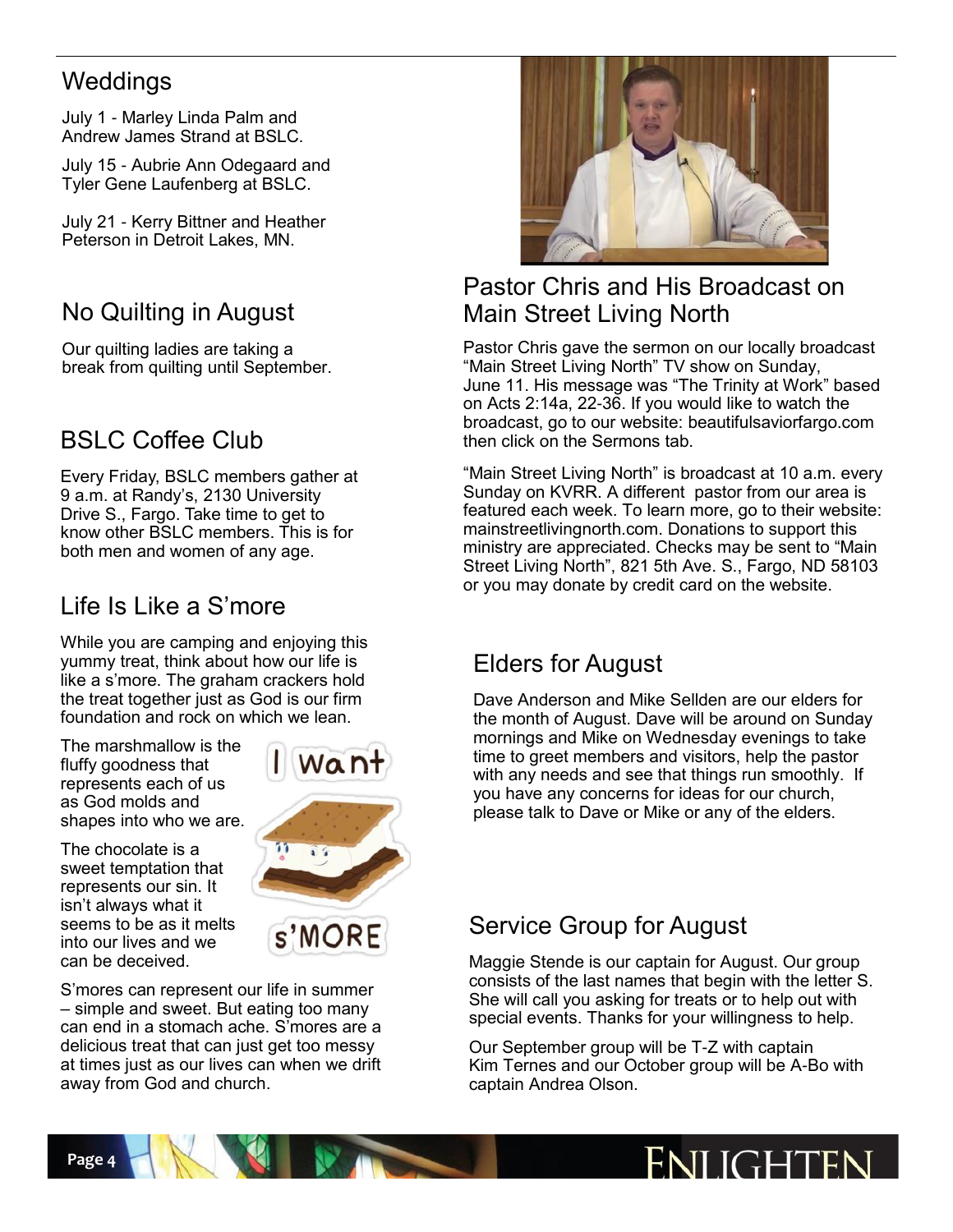# Summer Bible Studies

### Sunday Sermon Questions, Comments and Answers Sunday Mornings in the fellowship hall

Join us for an informal Bible study from 10:15-10:45 a.m. Sundays in the Fellowship Hall. The study is intended to allow for more feedback, participation and engagement from the congregation regarding sermon proclamation and content. Your feedback and insights are important as God's Word does its saving work among us!

# "Angels and Demons"

7 p.m. Tuesday Bible study

Many believe that angels and demons are not part of reality. However, the Bible firmly teaches the truth that angels and demons have interacted with humans throughout history. Bible studies will share the truth about angels and demons using God's errorless Word. Join us on Tuesdays August 1 and 8, to learn more about these creatures and the implications for us today.

# Women's Bible Study

Our Women's Bible study groups that meet on Monday evenings and Thursday mornings will not meet in August. A new Bible study will begin in September.

## Gold Club Potluck Wednesday, Aug. 16

Are you young at heart yet retired and/or older than age 55? Do you wonder what Gold Club is? It's a time for all our older BSLC members to get together and enjoy a potluck meal and have fun. Hope you take time to come and enjoy fellowship. Bring a dish to share and join us at noon Wednesday, Aug. 16

## Christian Chicks Bookclub

Take some time this summer to read a Christian fiction book and join other readers to discuss the book. Our book this month is "Angels Walking: A Novel" by Karen Kingsbury. Our group will meet at 6 p.m. on Monday, Aug. 28, at the Fargo Holiday Inn. If you have questions or want to find out more, please e-mail ChicksBS16@gmail.com.

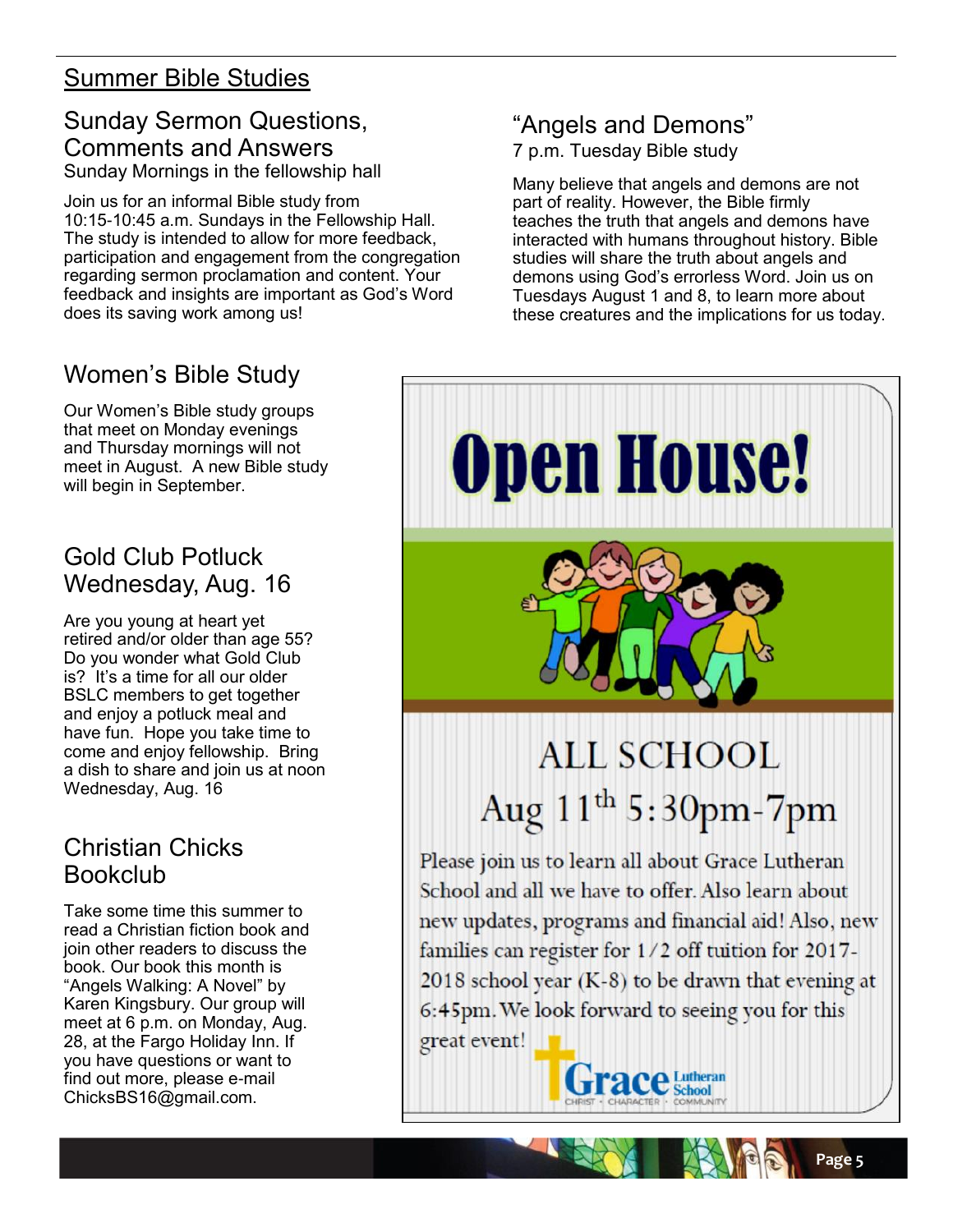# August Youth Events

#### **Upcoming Bible Study Opportunities**

Wednesday, Aug. 2 **-** from 7:45 to 9 p.m. - Lutheran Youth Fellowship for grades 7-12 Wednesday, Aug. 9 - from 7:45 to 9 p.m. - Lutheran Youth Fellowship for grades 7-12 Wednesday, Aug. 16 - No LYF Wednesday, Aug. 23 - No LYF Wednesday, Aug. 30- 6 p.m. - Foot Golf at EL Zagal for grades 6-8

#### **Upcoming Fellowship Events**

**Saturday, Aug. 12: Senior High Lakes Day -** Soak up some rays with fellow senior high students as we explore God's word in Bible study before hitting the lake. Jet-skiing, wake-boarding, swimming and sunning will be part of the day. More information will be available closer to the date.

**Wednesday, Aug. 30: Junior High Goofy Golf at El Zagal -** Students in grades 6-8 are invited for a round of Foot Golf at 6 p.m. Aug. 30 at El Zagal Golf Course, 1400 Elm St N. in Fargo. Foot Golf combines soccer and golf gives people a new and fun alternative to swinging clubs. The course follows the regular golf fairways but with specific Foot Golf greens placed off to the side of the traditional putting greens. Cost is \$5 to play the course and \$2 to rent a soccer ball. You may bring your own soccer ball to avoid rental fees. For more information, please see Pastor Chris.

## Listen to BSLC Sunday Sermons



Did you miss church on Sunday? You now can

listen to past Sunday sermons via our

website: http:beautifulsaviorfargo.com. Click on the Sermons tab. The current week's sermon should be uploaded and ready for you to hear a few days after the Sunday worship.

## Updating our **Website**



We are in the process of updating the church website to include some new features (such as the audios of the sermons). If you have a suggestion of something you'd like to see on our website, we'd love to hear it. To share your ideas, please visit with Beth or Shayla Gustafson and we'll see what we can do to accommodate your request.

# Grace Lutheran School News

The 2017-2018 school theme is "The Fruits of the Spirit" from Eph.5:22-23. Each month, our school will focus on the Spirits of Joy, Peace, Self Control, Love, Goodness, Patience, Kindness, Faithfulness and Gentleness. It's going to be a fruitful year!

School activities start Aug. 21 with our new and improved "Back to School" night, held from 6 p.m. to 8 p.m. There will be open sessions to hear valuable information and special sessions to meet your teachers and bring school supplies for your child's desk. The first day of school is Wednesday, Aug. 23 .

Starting on Aug. 30, every Wednesday is *"Welcome Wednesday*." From 9 a.m.-3 p.m. we will have an open house for any prospective students so they can see what a day is like at Grace Lutheran School

Want to learn more about Grace Lutheran School enrollment or our new financial aid program? Just call our school principal John Hagge at 232-7747. Don't let financial situations stand in the way of a great education and character building experience.

To learn more about Grace, visit us on social media:

Facebook: facebook.com/gracelutheranschoolfargo

Website: www.gracelutheranschool.org

Blog: http//gracelutheranschoolfargo.blogspot.com/ Instagram: Gracelutheranfargo

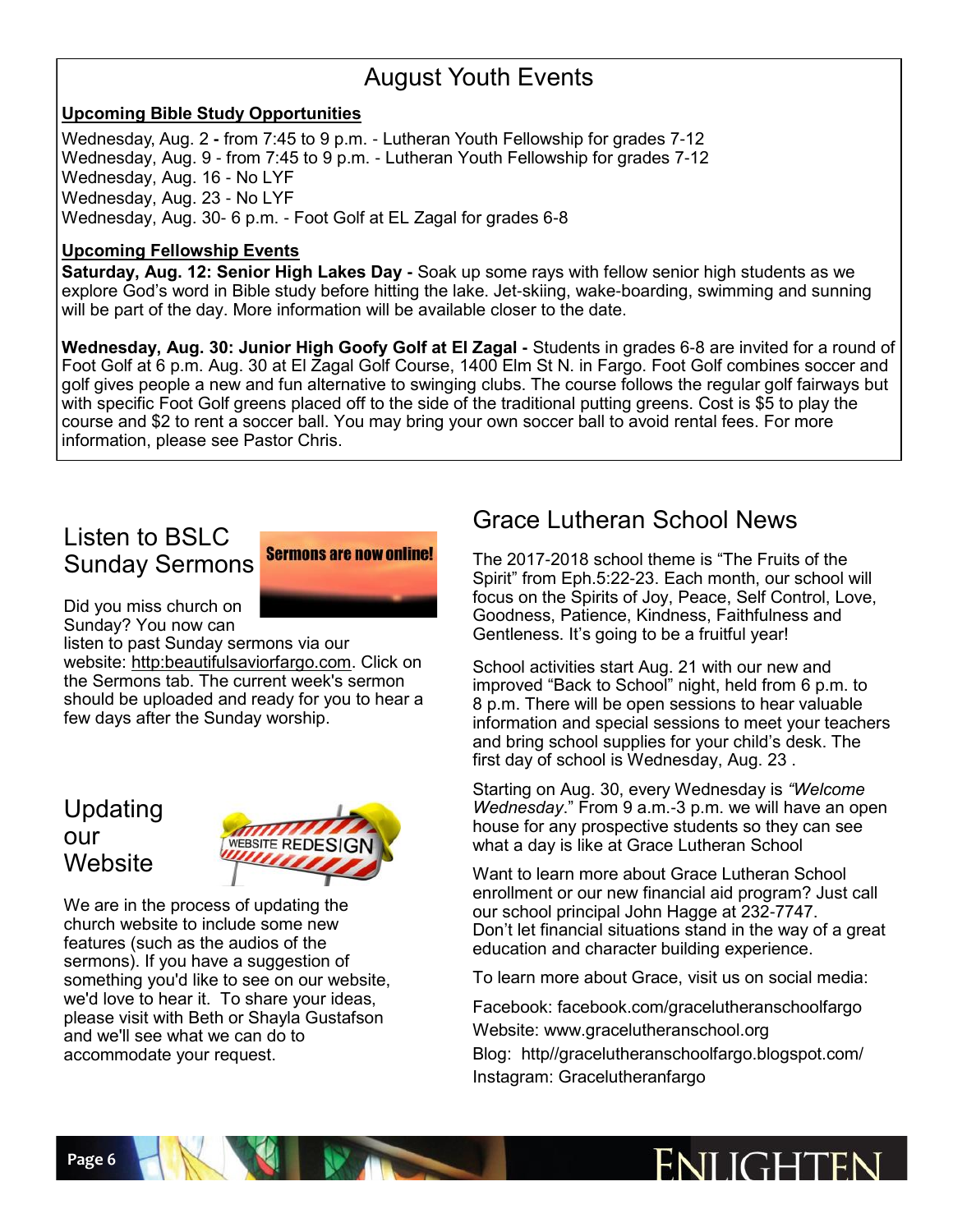## Sunday School Registration For 2017-2018

It's time to register your child(ren) for class. This helps us in setting up the classrooms and the ordering of supplies. Below you will find the registration form to be filled out and returned to the church office as soon as possible. Consider teaching or assisting with a class this year. Forms also will be in the narthex and online. Thank you!

# Sunday School Supply Drive

We are gearing up for Sunday School and would appreciate some help stocking our classrooms with supplies. Here are just a few of the items we are looking for:

 construction paper cardstock glue sticks brass fasteners pencils paper plates invisible tape (refill or in a dispenser) dry erase markers, erasers and board cleaner

Please mark donations as for the Sunday school drive. You can leave the items in the office. Thanks for your donations!

# 2017-2018 Pre-K-6th Grade Christian Education Registration Form

Please fill out this form and return it to the church office. You may also email your information to the church at office@bslcfargo.org.

| <b>Names of Children</b>                                                                                              |                                                                                                          | Birthdate Age Grade (2017-2018) |                 |
|-----------------------------------------------------------------------------------------------------------------------|----------------------------------------------------------------------------------------------------------|---------------------------------|-----------------|
|                                                                                                                       | <u> Andreas and and and and and and and and and an</u>                                                   |                                 |                 |
|                                                                                                                       |                                                                                                          |                                 |                 |
| <u> 1980 - Jan Barbarat, manazarta da kasas da shekara 1980 - Ang Barbarat na Barbara na Barbara na Santa Barbara</u> |                                                                                                          |                                 |                 |
|                                                                                                                       |                                                                                                          |                                 |                 |
|                                                                                                                       |                                                                                                          |                                 |                 |
| I am interested in helping in the following areas:                                                                    |                                                                                                          |                                 |                 |
| $\Box$ Help with Christmas Program $\Box$ Administration $\Box$ Opening                                               |                                                                                                          |                                 | $\Box$<br>Music |
| Teacher/Team Teacher/Sub. □ Classroom Helper □ Crafts                                                                 |                                                                                                          |                                 |                 |
|                                                                                                                       | Sunday School begins Sept. 10, 2017<br>Sunday School Classes available for children ages 3 thru Grade 12 |                                 |                 |